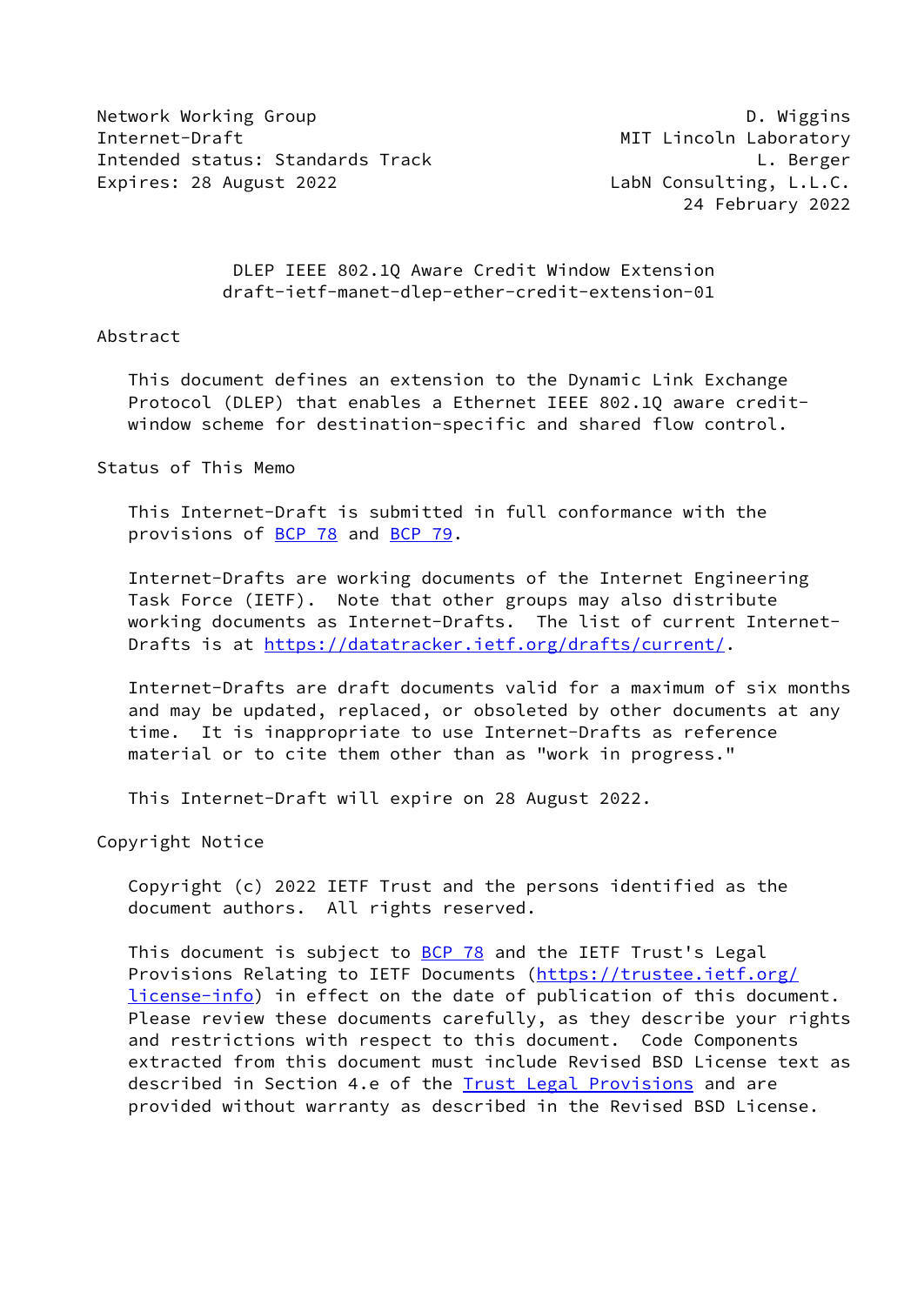<span id="page-1-1"></span>

| Internet-Draft |  | DLEP Ethernet Credit Extension | February 2022 |  |
|----------------|--|--------------------------------|---------------|--|
|                |  |                                |               |  |

### Table of Contents

| 1. Introduction $\ldots \ldots \ldots \ldots \ldots \ldots \ldots \ldots \ldots$ |   |
|----------------------------------------------------------------------------------|---|
|                                                                                  |   |
| $2.$ Extension Usage and Identification $.$                                      |   |
|                                                                                  |   |
|                                                                                  |   |
|                                                                                  |   |
|                                                                                  |   |
|                                                                                  |   |
| 6.1. Normative References 5                                                      |   |
| 6.2. Informative References 6                                                    |   |
| Appendix A. Acknowledgments 6                                                    |   |
|                                                                                  | 6 |
|                                                                                  |   |

# <span id="page-1-0"></span>[1](#page-1-0). Introduction

The Dynamic Link Exchange Protocol (DLEP) is defined in [\[RFC8175](https://datatracker.ietf.org/doc/pdf/rfc8175)]. It provides the exchange of link related control information between DLEP peers. DLEP peers are comprised of a modem and a router. DLEP defines a base set of mechanisms as well as support for possible extensions. This document defines one such extension.

 The base DLEP specification does not include any flow control capability. There are various flow control techniques theoretically possible with DLEP. This document defines a DLEP extension which provides an Ethernet-based flow control mechanism for traffic sent from a router to a modem. Flow control is provided using one or more logical "Credit Windows", each of which will typically be supported by an associated virtual or physical queue. A router will use traffic flow classification information provided by the modem to identify which traffic is associated with each credit window. Credit windows may be shared or dedicated on a per flow basis. See [\[I-D.ietf-manet-dlep-da-credit-extension](#page-6-1)] for a DiffServ-based version of credit window flow control.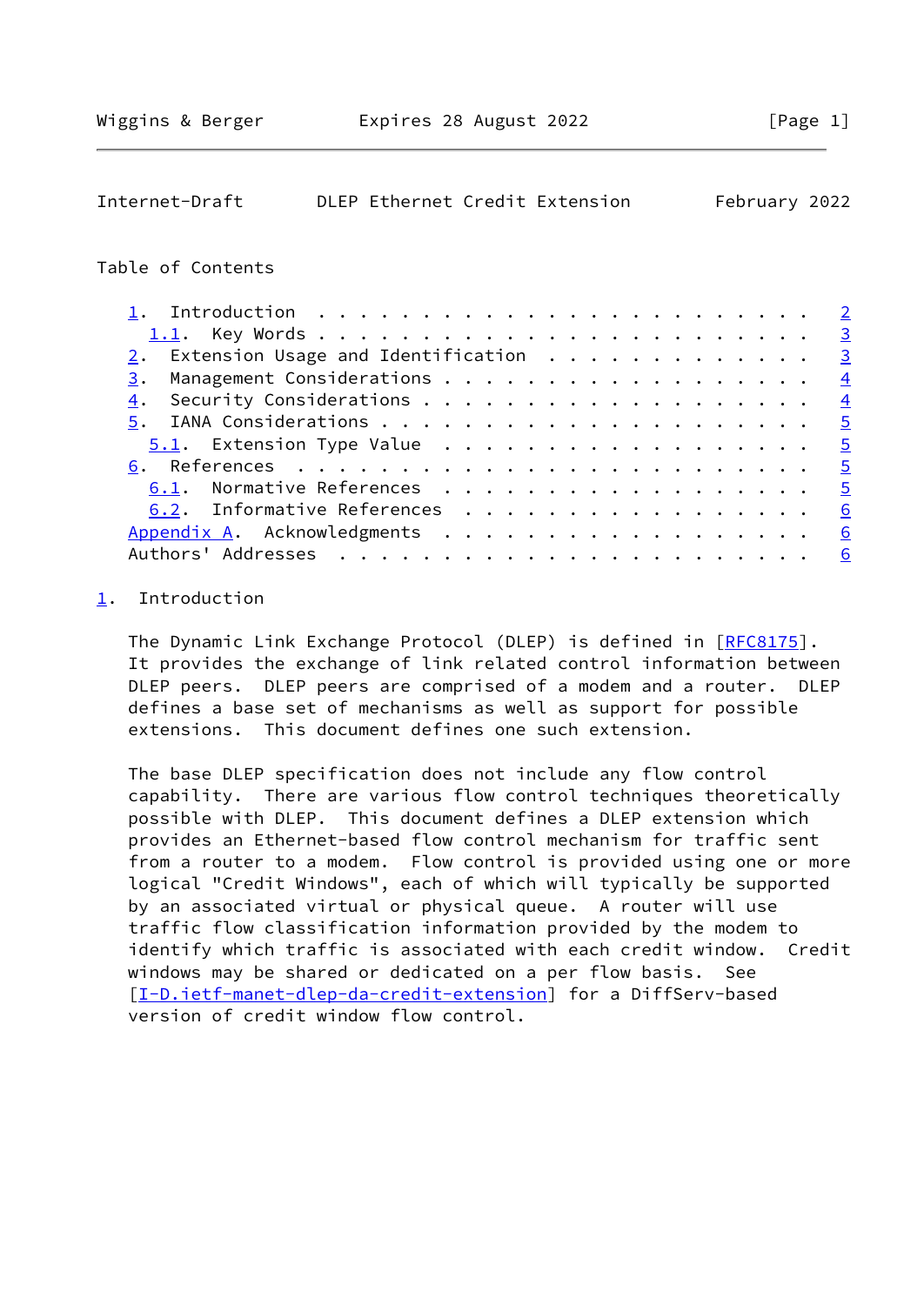Wiggins & Berger **Expires 28 August 2022** [Page 2]

<span id="page-2-1"></span>Internet-Draft DLEP Ethernet Credit Extension February 2022

 This document uses the traffic classification and credit window control mechanisms defined in

[\[I-D.ietf-manet-dlep-traffic-classification\]](#page-5-3) and

[\[I-D.ietf-manet-dlep-credit-flow-control](#page-5-4)] to provide credit window based flow control based on DLEP destinations and Ethernet VLANs and Priority Code Points. Ethernet Priority Code Point support is defined as part of the IEEE 802.1Q [IEEE.802.1Q 2014] tag format and includes a 3 bit "PCP" field. The tag format also includes a 12 bit VLAN identifier (VID) field. The defined mechanism allows for credit windows to be shared across traffic sent to multiple DLEP destinations, VLANs, and PCPs, or used exclusively for traffic sent to a particular destination and/or VLAN and/or PCP. The extension also supports the "wildcard" matching of any PCP or VID.

 The extension defined in this document is referred to as "IEEE 802.1Q Aware Credit Window" or, more simply, the "Ethernet Credit" extension. The reader should be familiar with both the traffic classification and credit window control mechanisms defined in [\[I-D.ietf-manet-dlep-traffic-classification\]](#page-5-3) and [\[I-D.ietf-manet-dlep-credit-flow-control](#page-5-4)].

This document defines a new DLEP Extension Type Value in [Section 2](#page-2-2) which is used to indicate support for the extension.

<span id="page-2-0"></span>[1.1](#page-2-0). Key Words

 The key words "MUST", "MUST NOT", "REQUIRED", "SHALL", "SHALL NOT", "SHOULD", "SHOULD NOT", "RECOMMENDED", "NOT RECOMMENDED", "MAY", and "OPTIONAL" in this document are to be interpreted as described in [BCP](https://datatracker.ietf.org/doc/pdf/bcp14) [14](https://datatracker.ietf.org/doc/pdf/bcp14) [[RFC2119\]](https://datatracker.ietf.org/doc/pdf/rfc2119) [\[RFC8174](https://datatracker.ietf.org/doc/pdf/rfc8174)] when, and only when, they appear in all capitals, as shown here.

<span id="page-2-2"></span>[2](#page-2-2). Extension Usage and Identification

 The extension defined in this document is composed of the mechanisms and processing defined in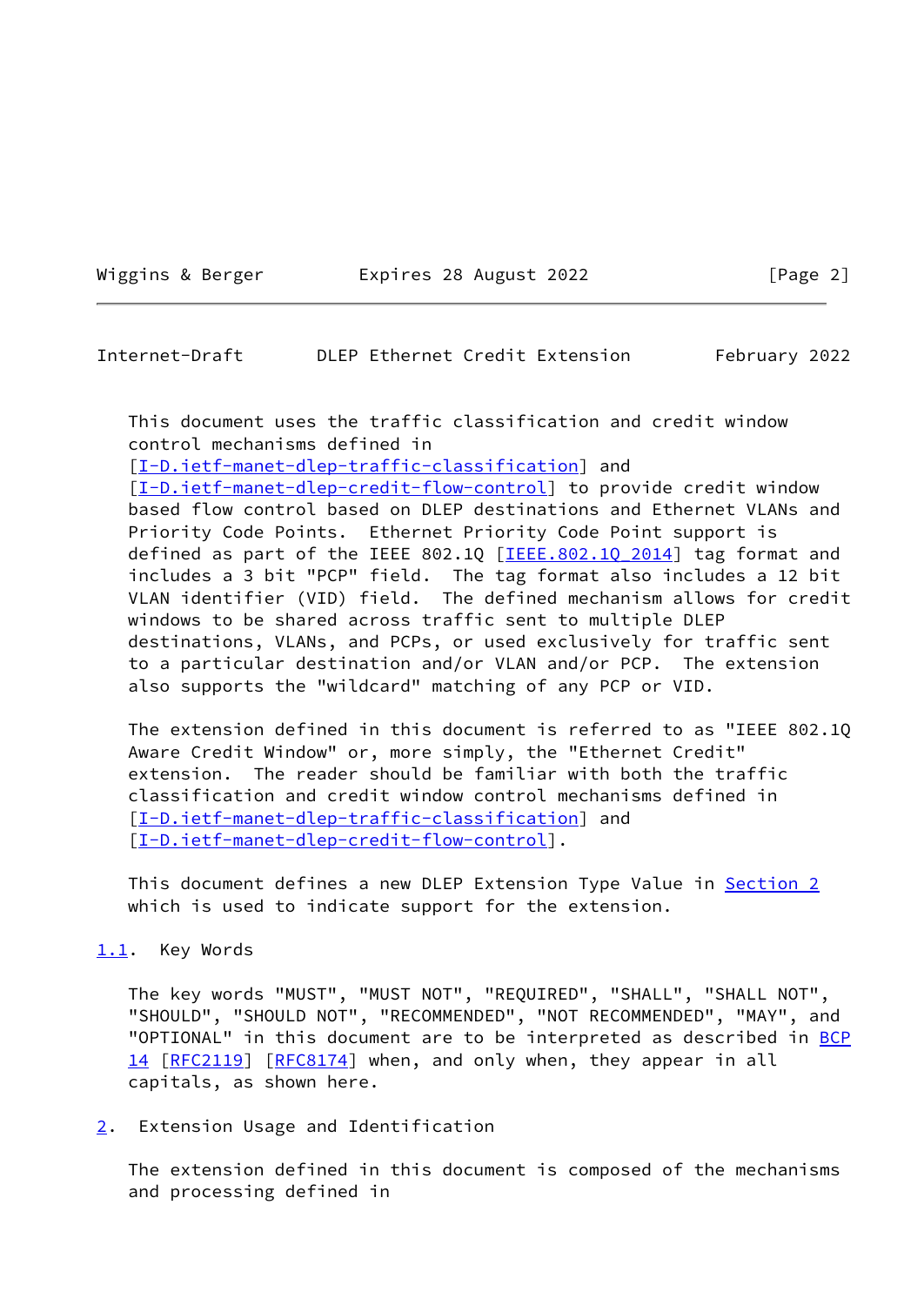[\[I-D.ietf-manet-dlep-traffic-classification\]](#page-5-3) and

[\[I-D.ietf-manet-dlep-credit-flow-control](#page-5-4)]. To indicate that the IEEE 802.1Q Aware Credit Window Extension is to be used, an implementation MUST include the IEEE 802.1Q Aware Credit Window Type Value in the Extensions Supported Data Item. The Extensions Supported Data Item is sent and processed according to [[RFC8175\]](https://datatracker.ietf.org/doc/pdf/rfc8175). Any implementation that indicates use of the IEEE 802.1Q Aware Credit Window Extension MUST support all Messages, Data Items, the Ethernet Traffic Classification Sub-Data Item, and all related processing defined in [\[I-D.ietf-manet-dlep-traffic-classification\]](#page-5-3) and [\[I-D.ietf-manet-dlep-credit-flow-control](#page-5-4)].

| Wiggins & Berger | Expires 28 August 2022 | [Page 3] |
|------------------|------------------------|----------|
|                  |                        |          |

<span id="page-3-1"></span>Internet-Draft DLEP Ethernet Credit Extension February 2022

 The IEEE 802.1Q Aware Credit Window Extension Type Value is TBA1, see [Section 5](#page-4-1).

<span id="page-3-0"></span>[3](#page-3-0). Management Considerations

 This section provides several network management guidelines to implementations supporting the IEEE 802.1Q Aware Credit Window Extension.

 The use of the extension defined in this document SHOULD be configurable on both modems and routers.

 Modems SHOULD support the configuration of PCP to credit window (queue) mapping.

 Modems MAY support the configuration of PCP to credit window (queue) mapping on a per VLAN basis. Note that VID value of zero (0) is used by [[I-D.ietf-manet-dlep-traffic-classification\]](#page-5-3) to indicate that VID is ignored and any VID value is used in traffic classification.

 When VLANs are supported by a modem without support from PCPs, the modem SHOULD support the configuration of VLAN to credit window (queue) mapping.

 Modems MAY support the configuration of the number of credit windows (queues) to advertise to a router.

 Routers may have limits on the number of queues that they can support and, perhaps, even limits in supported credit window combinations,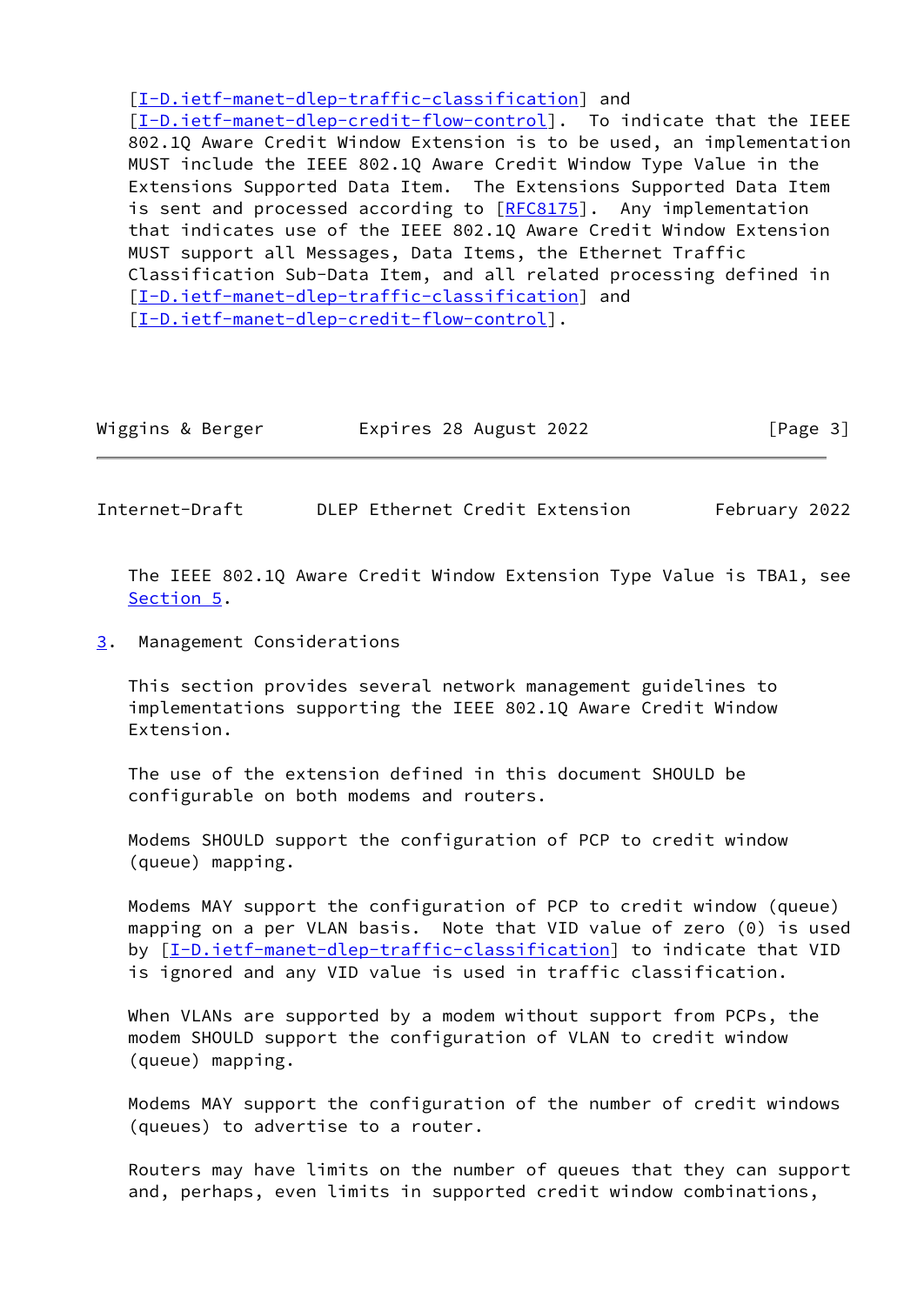e.g., if per destination queues can even be supported at all. When modem-provided credit window information exceeds the capabilities of a router, the router MAY use a subset of the provided credit windows. Alternatively, a router MAY reset the session and indicate that the extension is not supported. In either case, the mismatch of capabilities SHOULD be reported to the user via normal network management mechanisms, e.g., user interface or error logging.

<span id="page-4-0"></span>[4](#page-4-0). Security Considerations

 This document defines a DLEP extension that uses base DLEP mechanisms and the credit window control and flow mechanisms defined in [\[I-D.ietf-manet-dlep-traffic-classification\]](#page-5-3) and [\[I-D.ietf-manet-dlep-credit-flow-control](#page-5-4)]. The use of those mechanisms, and the introduction of a new extension, do not inherently introduce any additional vulnerabilities above those documented in [[RFC8175](https://datatracker.ietf.org/doc/pdf/rfc8175)]. The approach taken to Security in that document applies equally to the mechanism defined in this document.

| Wiggins & Berger | Expires 28 August 2022 | [Page 4] |
|------------------|------------------------|----------|
|------------------|------------------------|----------|

<span id="page-4-2"></span>

| Internet-Draft |  |  |  | DLEP Ethernet Credit Extension | February 2022 |  |
|----------------|--|--|--|--------------------------------|---------------|--|
|----------------|--|--|--|--------------------------------|---------------|--|

<span id="page-4-1"></span>[5](#page-4-1). IANA Considerations

 This document requests one assignment by IANA. All assignments are to registries defined by [\[RFC8175](https://datatracker.ietf.org/doc/pdf/rfc8175)].

<span id="page-4-3"></span>[5.1](#page-4-3). Extension Type Value

 This document requests 1 new assignment to the DLEP Extensions Registry named "Extension Type Values" in the range with the "Specification Required" policy. The requested value is as follows:

> +======+=================================+ | Code | Description | +======+=================================+ | TBA1 | IEEE 802.1Q Aware Credit Window | +------+---------------------------------+

<span id="page-4-4"></span>Table 1: Requested Extension Type Value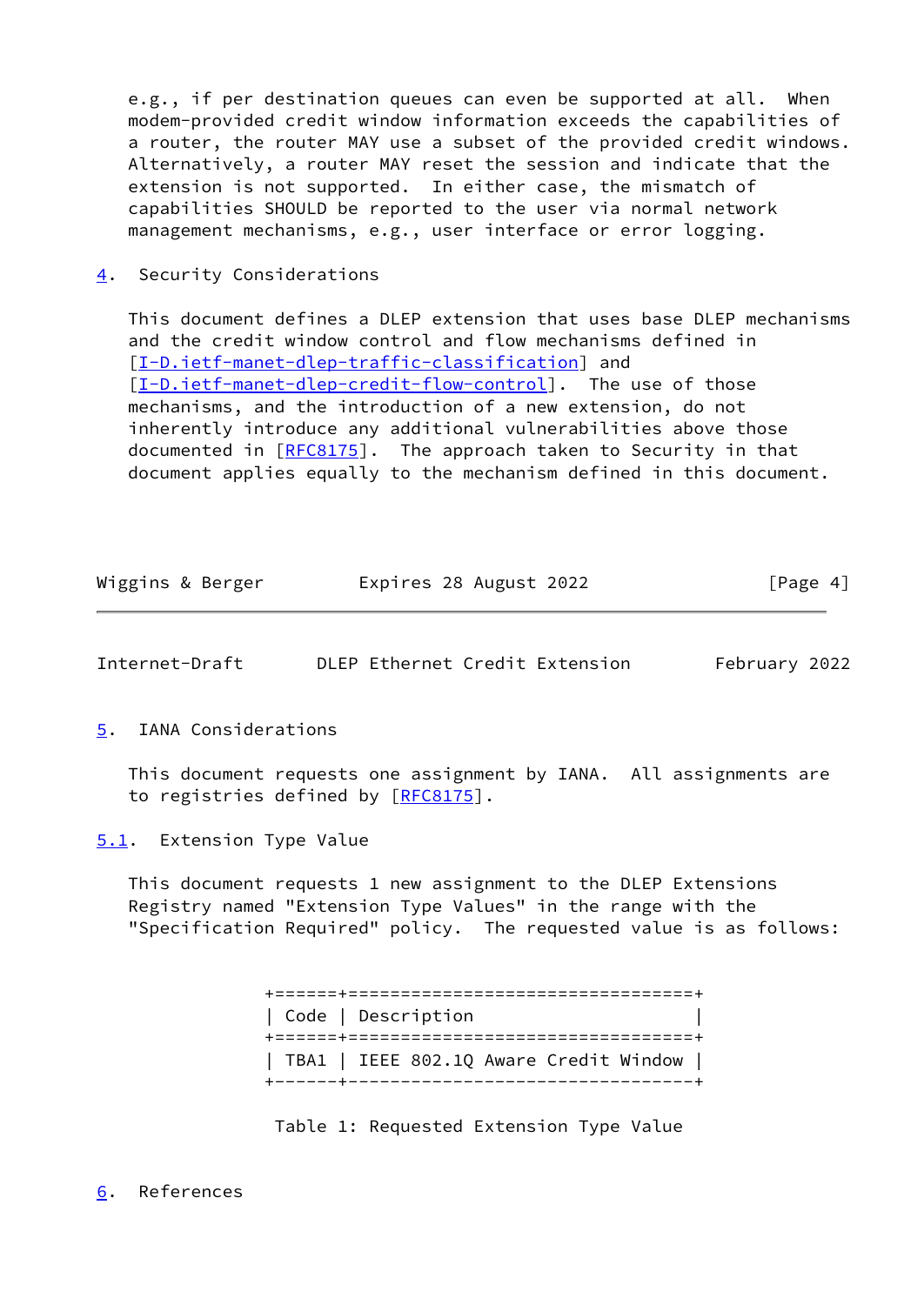### <span id="page-5-0"></span>[6.1](#page-5-0). Normative References

### <span id="page-5-4"></span>[I-D.ietf-manet-dlep-credit-flow-control]

 Cheng, B., Wiggins, D., Berger, L., and S. Ratliff, "DLEP Credit-Based Flow Control Messages and Data Items", Work in Progress, Internet-Draft, [draft-ietf-manet-dlep-credit](https://datatracker.ietf.org/doc/pdf/draft-ietf-manet-dlep-credit-flow-control-09) [flow-control-09](https://datatracker.ietf.org/doc/pdf/draft-ietf-manet-dlep-credit-flow-control-09), 26 October 2021, <[https://www.ietf.org/archive/id/draft-ietf-manet-dlep](https://www.ietf.org/archive/id/draft-ietf-manet-dlep-credit-flow-control-09.txt) [credit-flow-control-09.txt>](https://www.ietf.org/archive/id/draft-ietf-manet-dlep-credit-flow-control-09.txt).

## <span id="page-5-3"></span>[I-D.ietf-manet-dlep-traffic-classification]

 Cheng, B., Wiggins, D., and L. Berger, "DLEP Traffic Classification Data Item", Work in Progress, Internet- Draft, [draft-ietf-manet-dlep-traffic-classification-06](https://datatracker.ietf.org/doc/pdf/draft-ietf-manet-dlep-traffic-classification-06), 29 July 2021, <[https://www.ietf.org/archive/id/draft-ietf](https://www.ietf.org/archive/id/draft-ietf-manet-dlep-traffic-classification-06.txt) [manet-dlep-traffic-classification-06.txt>](https://www.ietf.org/archive/id/draft-ietf-manet-dlep-traffic-classification-06.txt).

### <span id="page-5-5"></span>[IEEE.802.1Q\_2014]

 IEEE, "IEEE Standard for Local and metropolitan area networks--Bridges and Bridged Networks", IEEE 802.1Q-2014, DOI 10.1109/ieeestd.2014.6991462, 18 December 2014, <[http://ieeexplore.ieee.org/servlet/](http://ieeexplore.ieee.org/servlet/opac?punumber=6991460) [opac?punumber=6991460>](http://ieeexplore.ieee.org/servlet/opac?punumber=6991460).

| Wiggins & Berger | Expires 28 August 2022 | [Page 5] |
|------------------|------------------------|----------|
|                  |                        |          |

### <span id="page-5-2"></span>Internet-Draft DLEP Ethernet Credit Extension February 2022

- [RFC2119] Bradner, S., "Key words for use in RFCs to Indicate Requirement Levels", [BCP 14](https://datatracker.ietf.org/doc/pdf/bcp14), [RFC 2119](https://datatracker.ietf.org/doc/pdf/rfc2119), DOI 10.17487/RFC2119, March 1997, <[https://www.rfc-editor.org/info/rfc2119>](https://www.rfc-editor.org/info/rfc2119).
- [RFC8174] Leiba, B., "Ambiguity of Uppercase vs Lowercase in [RFC](https://datatracker.ietf.org/doc/pdf/rfc2119) [2119](https://datatracker.ietf.org/doc/pdf/rfc2119) Key Words", [BCP 14](https://datatracker.ietf.org/doc/pdf/bcp14), [RFC 8174,](https://datatracker.ietf.org/doc/pdf/rfc8174) DOI 10.17487/RFC8174, May 2017, [<https://www.rfc-editor.org/info/rfc8174](https://www.rfc-editor.org/info/rfc8174)>.
- [RFC8175] Ratliff, S., Jury, S., Satterwhite, D., Taylor, R., and B. Berry, "Dynamic Link Exchange Protocol (DLEP)", [RFC 8175,](https://datatracker.ietf.org/doc/pdf/rfc8175) DOI 10.17487/RFC8175, June 2017, <[https://www.rfc-editor.org/info/rfc8175>](https://www.rfc-editor.org/info/rfc8175).

# <span id="page-5-1"></span>[6.2](#page-5-1). Informative References